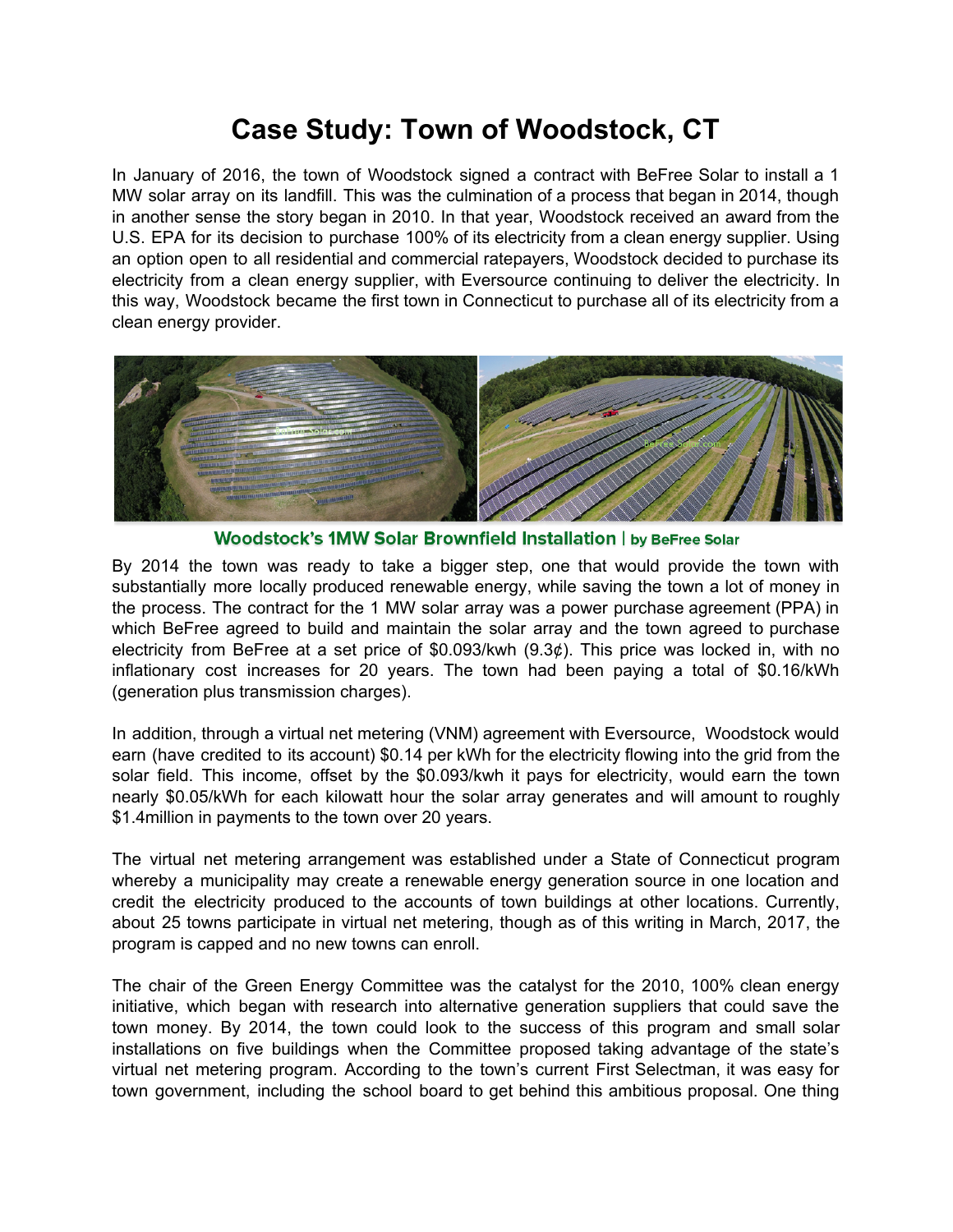that helped the town feel comfortable moving ahead was finding a law firm experienced in renewable energy projects to help with the request for proposals and subsequent contracts.

| <b>Woodstock</b>                                       |                                                                                                                                                                                                           |
|--------------------------------------------------------|-----------------------------------------------------------------------------------------------------------------------------------------------------------------------------------------------------------|
| <b>Population</b>                                      | 7,964 (2010)                                                                                                                                                                                              |
| <b>Energy Efficiency</b>                               | The town and school board have steadily sought to increase<br>the efficiency of facilities, mostly in the area of lighting. They<br>continue to work with the Green Bank.                                 |
| Renewable energy project(s)                            | A 1 megawatt solar array located on the town's landfill, plus<br>4 smaller arrays (9 kWh each) on town buildings.                                                                                         |
| <b>Own or Power Purchase</b><br><b>Agreement (PPA)</b> | <b>PPA</b>                                                                                                                                                                                                |
| If PPA, price per kWh                                  | \$09.3/kWh, with the town expected to use approximately<br>1.5 million kWhs annually. Town had been paying<br>approximately \$0.16/kWh                                                                    |
| Virtual net metering (VNM)                             | Yes                                                                                                                                                                                                       |
| <b>Beneficial accounts</b>                             | Highway department (2.70%), WPCA (1.30%), Middle<br>School (60.10%), Elementary School (25.80%) and Town<br>Hall (10.10%)                                                                                 |
| Income from VNM                                        | \$1.4 million is expected to be earned by the town over 20<br>years (based on a formula reflecting \$0.14/kWh paid by<br>Eversource to the town and output of approximately 1.5<br>million kWh per year). |
| <b>Geothermal or Heat Pumps</b>                        | <b>No</b>                                                                                                                                                                                                 |
| Solar carport(s)                                       | <b>No</b>                                                                                                                                                                                                 |
| % Municipal Electricity from<br><b>Renewables</b>      | 100%                                                                                                                                                                                                      |
| <b>Annual or cumulative</b><br>savings                 | \$2.4 million over 20 years                                                                                                                                                                               |
| Solar contractor(s)                                    | <b>BeFree Solar</b>                                                                                                                                                                                       |
| For more information                                   | Jim Stratos, Chair of Woodstock Green Team<br>860-928-6054, jim@woodstockctgreenteam.org                                                                                                                  |